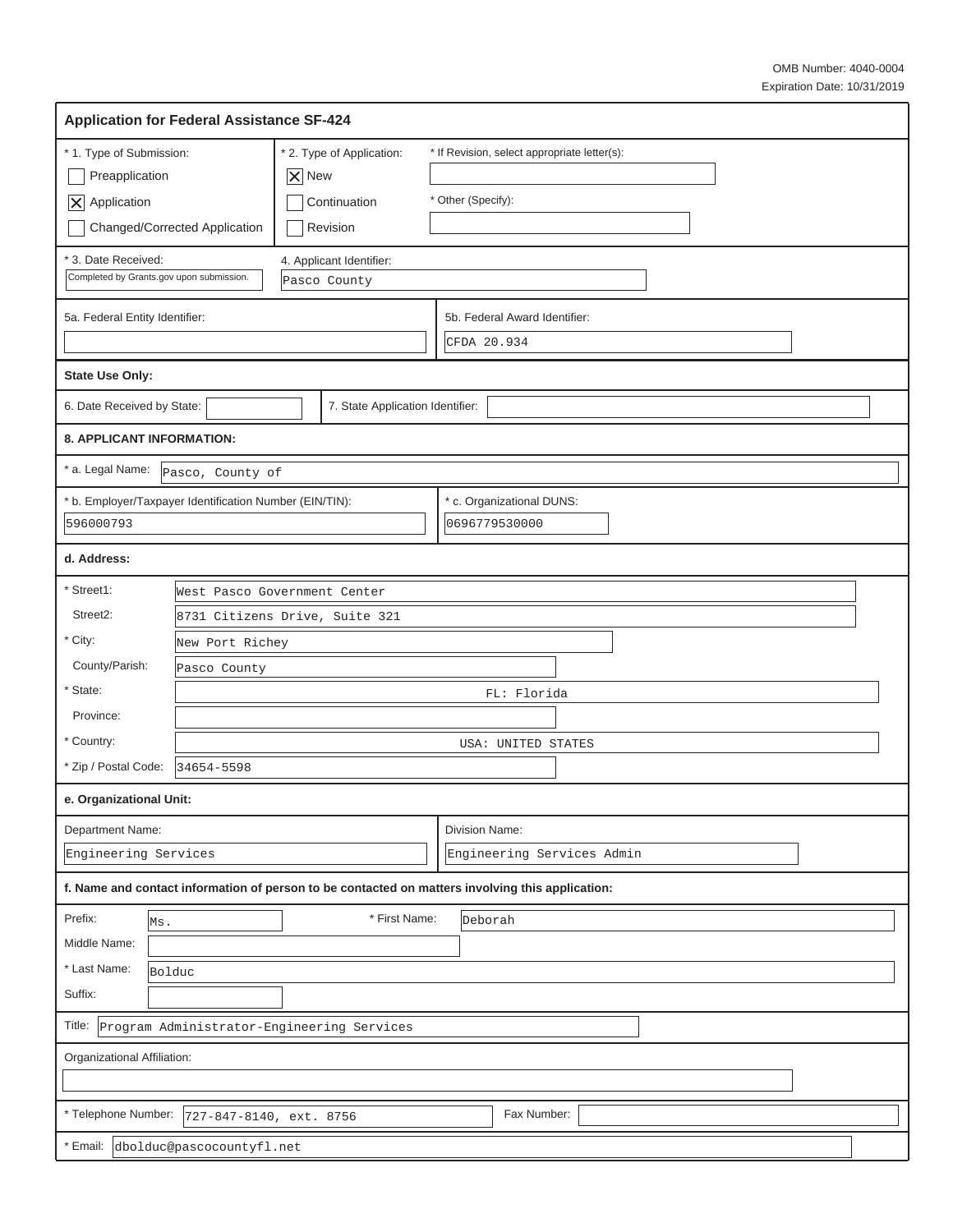| <b>Application for Federal Assistance SF-424</b>                                |
|---------------------------------------------------------------------------------|
| * 9. Type of Applicant 1: Select Applicant Type:                                |
| B: County Government                                                            |
| Type of Applicant 2: Select Applicant Type:                                     |
|                                                                                 |
| Type of Applicant 3: Select Applicant Type:                                     |
|                                                                                 |
| Other (specify):                                                                |
|                                                                                 |
| * 10. Name of Federal Agency:                                                   |
| Department of Transportation                                                    |
| 11. Catalog of Federal Domestic Assistance Number:                              |
| 20.934                                                                          |
| <b>CFDA Title:</b>                                                              |
| Nationally Significant Freight and Highway Projects                             |
|                                                                                 |
| * 12. Funding Opportunity Number:                                               |
| NSFHP-17-18-INFRA                                                               |
| * Title:<br>INFRA Grants                                                        |
|                                                                                 |
|                                                                                 |
|                                                                                 |
| 13. Competition Identification Number:                                          |
|                                                                                 |
| Title:                                                                          |
|                                                                                 |
|                                                                                 |
|                                                                                 |
| 14. Areas Affected by Project (Cities, Counties, States, etc.):                 |
| Add Attachment<br>Delete Attachment<br>View Attachment                          |
|                                                                                 |
| * 15. Descriptive Title of Applicant's Project:                                 |
| Pasco County, Florida - I-75 and Overpass Road Interchange Design/Build Project |
|                                                                                 |
|                                                                                 |
| Attach supporting documents as specified in agency instructions.                |
| Delete Attachments<br><b>Add Attachments</b><br><b>View Attachments</b>         |